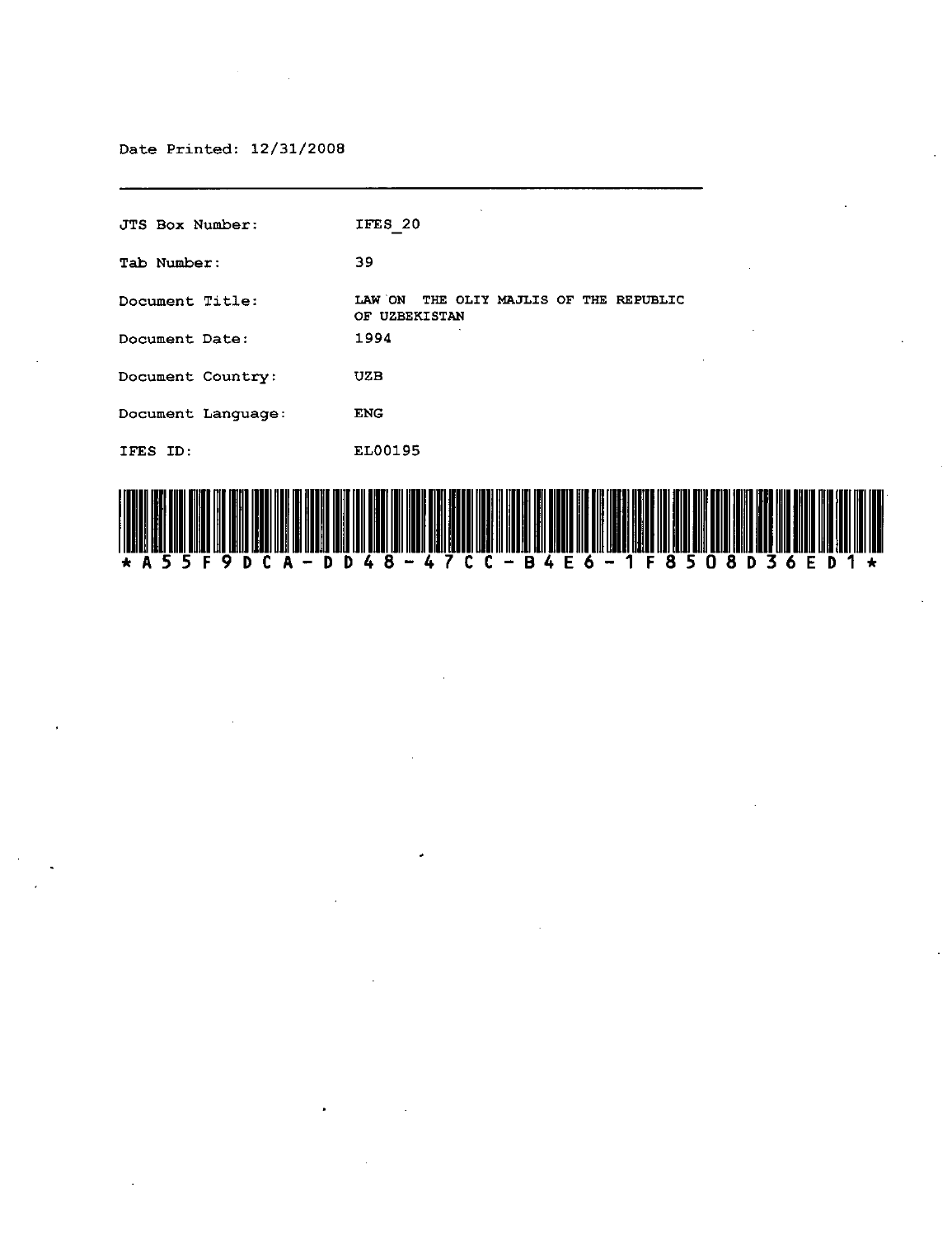$\int a w/17B/1114/03$  (ency(c)

(

 $\overline{\phantom{a}}$ 

# LAW ON THE OLIY MAJLIS OF THE REPUBLIC OF UZBEKISTAN

#### SECTION I. GENERAL

## *Article 1. Legal Status Of The Oliy Majlis 0/ The Republic 0/ Uzbekistan*

The Oliv Majlis of the Republic of Uzbekistan shall be the supreme representative authority to carry out legislative powers in the country.

The Oliy Majlis shall enjoy the power to study any question within its competence as stipulated in the Constitution.

The Oliy Majlis is a unicameral body.

•• .' "

> It shall consist of 250 MPs elected at regional unimandatoty circles further to multi-party principle.

> The Oliy M1jlis shall ensure permanent and efticient operation through its Session meetings, Council ("Kengash"), committees and commissions, and that of MPs.

### *Article 2.* Election To The Oliy Majlis Of The Republic Of Uzbekistan

The preparation and election procedure for the Oliy Majlis shall be stipulated in the Law on Election to the Oliy Majlis of the Republic of Uzbekistau and such other respective enactments.

## Article 3. Terms Of Effect Of The Oliy Majlis

The Oliy Majlis shall enjoy its full legal power within 5 years.

After such terms have expired, the Oliy Majlis shall enjoy the right to operation . until the newly convened Oliy Majlis starts functioning.

## Article 4. Powers Of The Oliy Majlis

The following shall be considered full legal powers of the Oliy Majlis:

- I) to adopt the Constitution and any respective amendmcnts and alterations thereto;<br>
2) io adopt laws of the republic of Uzbekistan, and any respective
- amendments and alterations thereto;
- 3) to identify major external and internal policy issues, and adopt such national strategy programs further to proposals submitted by the Cabinet of Ministers;

*F Clifton White Resource Cente:* International Foundation for Election Systems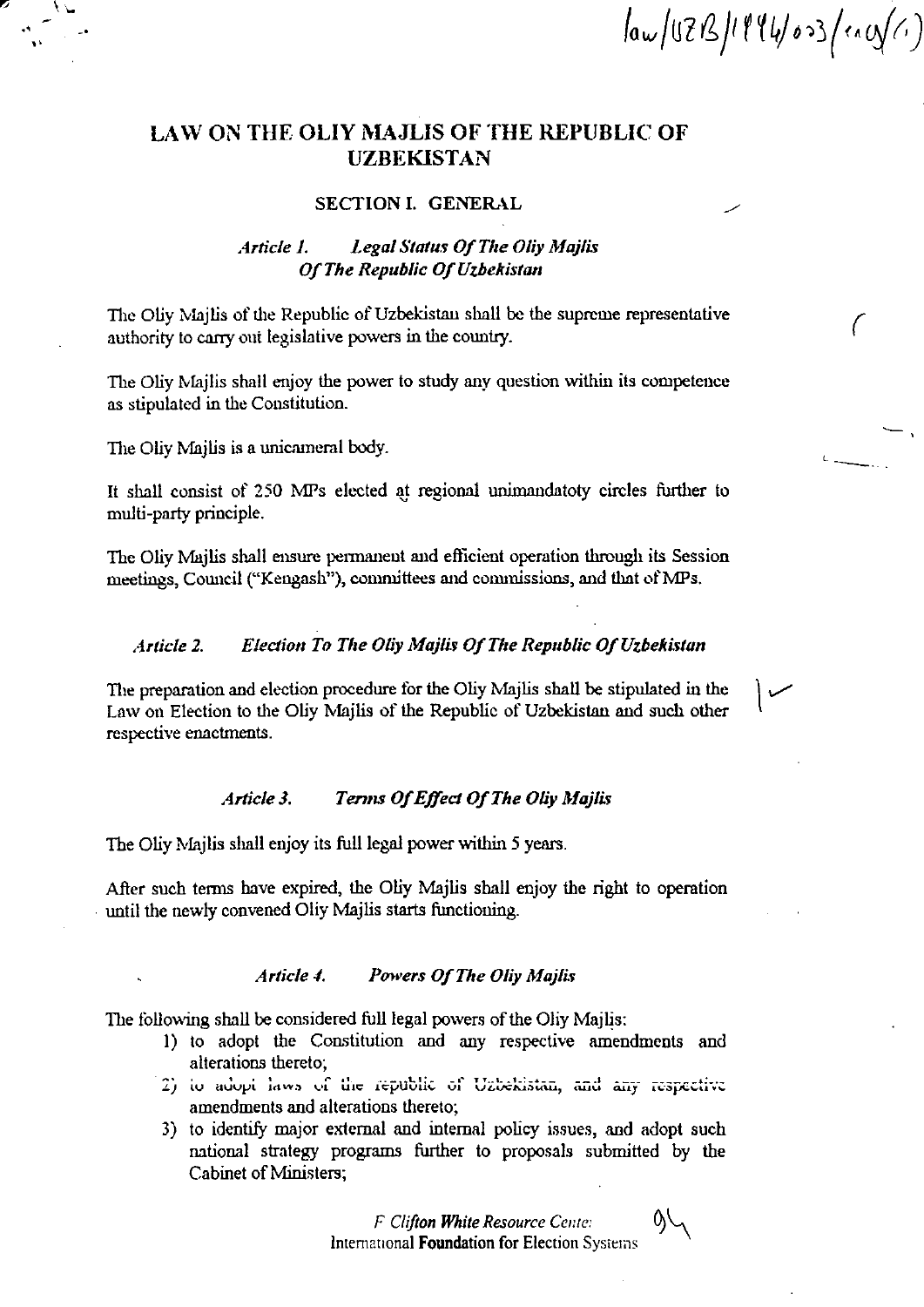- 4) to identifY the framework and powers of legislative bodies, executive and court authorities further to the Constitution;
- 5) to admit any newly formed states to the Republic and to approve their ceasing to be part of the country;
- 6) to provide for legislative arrangements of customs, currency and lending **Issues;**
- 7) to arrange for legal solution of administrative and territory division issues, or such issues relating to altering Uzbek national borders;
- 8) to admit, further to the presentation by Cabinet of Ministers, national budgets and arrange monitoring of their execution, taxation and such other mandatory payments;
- 9) establish election procedure tor the Oliy Majlis and local representative authorities; to arrange set-up of the Head Election Committee;
- 10) to set up the election date for the President of the Republic further to expiry of his powers in conformity \vith the Constitution;
- 11) to elect Oliy Majlis Chairman and his MPs;
- 12) to elect the Constitutional Court of Uzbekistan;
- 13) to elect the Supreme Court;
- 14) to elect the Supreme Economic Court;
- 15) further to the Presidential presentation, to appoint and dismiss the Chairman of the State Natural Protection Committee;
- 16) to approve of Presidential decrees on appointment and dismissal of the Prime Minister, his tirst deputy, as well as Deputies Prime Minister, and Cabinet of Ministers employees;
- 17) to approve of the Residential decrees on appointment and dismissal of the Prosecutor General and his Deputies;
- 18) further to the Presidential presentation, to appoint and dismiss the Chairman Board of the Central Bank of Uzbekistan;
- 19) to approve of Presidential decrees on establishment and dismissal of ministries, state committees and such other state management agencies;
- 20) to approve of the Presidential decrees related to either overall or partial summon; or to introduction, augment or termination of force majeur conditions;
- 21) to ratify and denounce international treaties and agreements;
- 22) to establish state awards and honors;
- 23) to establish, cancel, rename districts, cities, or provinces, or alter their borders; and
- 24) perform such other powers as stipulated in the Constitution and this Law.

## Article 5. Deputies Of The Oliy Majlis

An Oliy Majlis Oliy Majlis MP is a representative of his voters, and of the respective political party or such representative authority that approved his designation.

Further to performance of his powers, the Oliy Majlis MP shall be guided by the Constitution and the Uzbek legislation.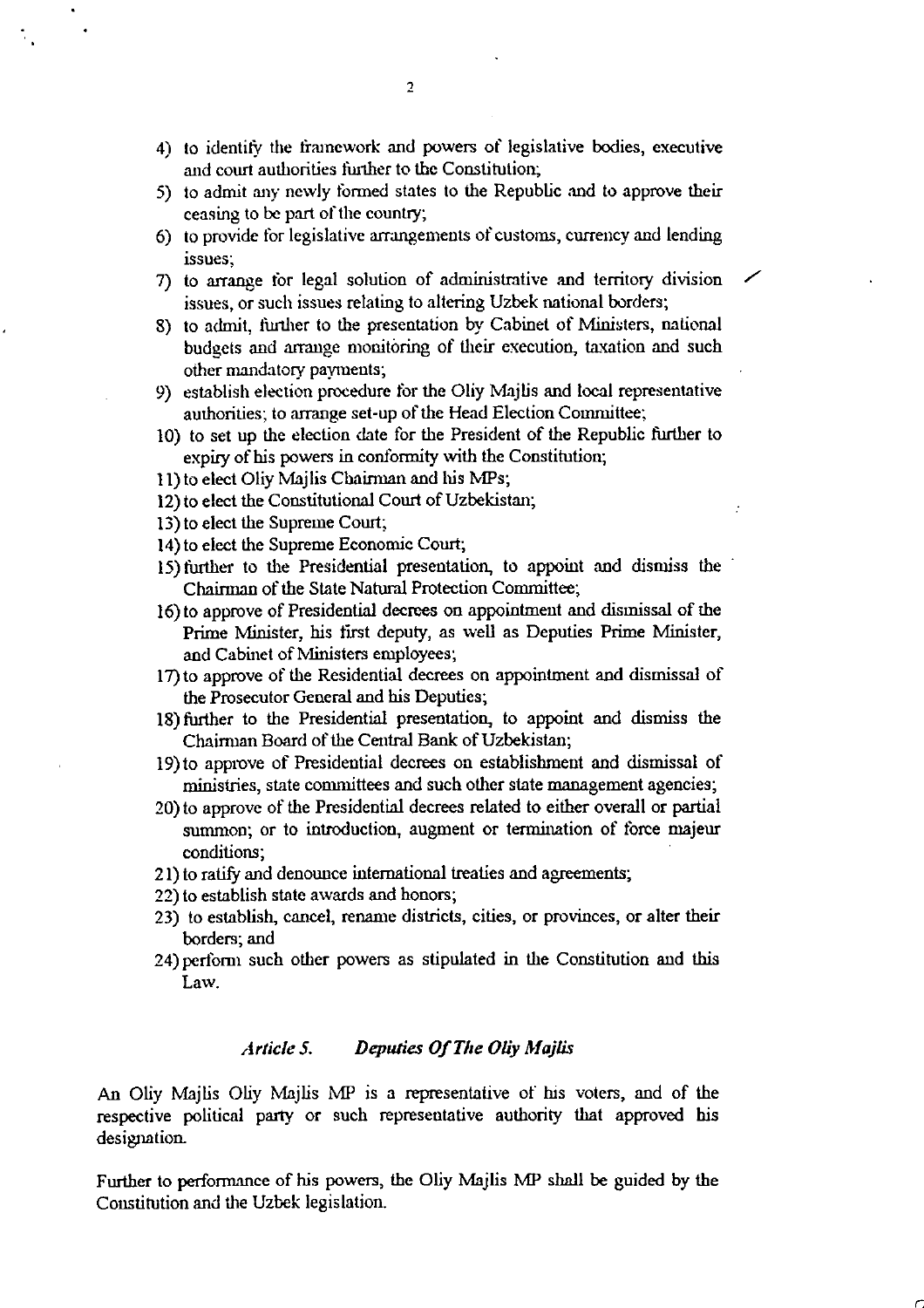Oliy Majlis MP's powers shall be effective for five years.

The powers shall be subject to immature termination in the following events:

- withdrawal of powers by the Oliy Majlis MP;
- being elected or appointed to a position performance of which fails to cope with his MP's duties;
- court accusation in respect of such Oliy Majlis MP entering in legal torce;
- court decision claiming him incapable;
- withdrawal:
- loss of Uzbek citizenship; or
- his death.

The Oliy Majlis MP's powers may be subject to immature termination further to other provisions stipulated in the legislation.

Rights, obligations and guarantees for the Oliy Majlis MP's performance shall be subject to the legal enactments of the Republic of Uzbekistan.

Any costs incurred by Oliy Majlis MPs in the course of their official performance shall be reimbursed in the stipulated order. Full-time OM MPs shall not be entitled to perfonn such other business which is paid for, or undertake enierpreneurship.

An Oliy Majlis MP shall enjoy the right to immunity. He cannot be subject to criminal responsibility, arrest or such other administrative penalties imposed finther to the court order, without respective approval thereof of the Oliy Majlis; or that of the OM Council ("Kengash") in between session, to be reported on to MPs at the session to tollow.

## SECTION II. INSTITUTIONAL FRAMEWORK OF THE OLlY MAJLIS OPERATION

## *Article 6. Oliy Majlis Session*

The session is the institutional arrangement for the Oliy Majlis operation.

The Oliy Majlis session shall be opened and closed at its meetings.

The OM session shall consist of the meetings and such other sessions of committees and commissions convened in between, and of such other OM bodies.

The OM sessions shall be convened at least 2 times a year.

--- ------------~---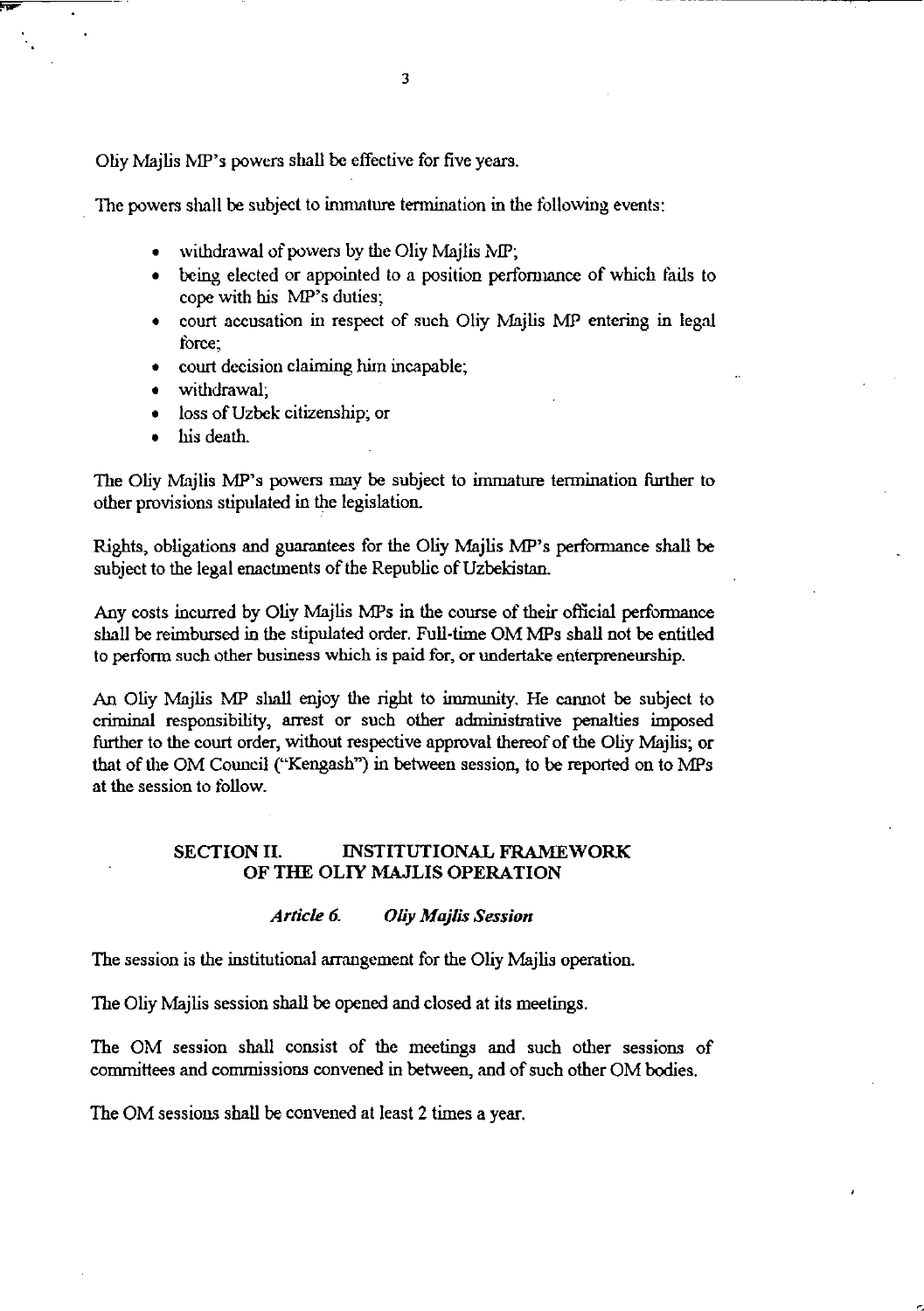## *Article 7. OM Sessions*

The session following the election shall be convened by the Head Election Committee no later than 3 months after the elections.

The first meeting of the first session of the Oliy Majlis shall be convened and chaired by the Chairman of the Head Election Conunittee prior to the election of the Chairman OM.

The OM meeting shall be deemed effective, given two thirds of the overall MPs taking part in it.

Laws and such other decisions shall be adopted at the OM sessions.

 $\overline{\phantom{a}}$ 

President, Prime Minister, CM personnel, as well as Chairmen Constitutional Court, Supreme Court, and Supreme Economic Court, Prosecutor General and the Chairman of the Central Bank may be present at any session of Oliy Mailis or its bodies.

#### Article 8. Extraordinary Session Of The Oliy Majlis

An extraordinary session of the OM shall be convened by the OM Chairman further to either his initiative, or to the Presidential suggestion, or that of Jokargy Kenes of the Republic of Karakalpakstan, or presentation made by at least one third of the MPs.

### SECTION **III.** OLIY MAJLIS ENACTMENTS

#### *Article 9. Adoption Of OM Enactments*

The Oliy Majlis shall adopt the Constitution, such quasi-constitution laws, other laws, regulations and such other enactments.

The Constitution of the Republic of Uzbekistan, or laws that alter and amend it, or such other quasi-constitution laws shall be adopted by the majority, yet at least two thirds of the overall MP quorum.

The Oliy Majlis may adopt a law on alterations and amendments to the Constitution within 6 months after the respective proposal is made, given its broad argumentation. The proposal may be renewed at least a year later, unless the Oliy Majlis has rejected it.

Laws, regulations, and such other enactments shall be adopted by the majority of votes of the ovemll OM quorum.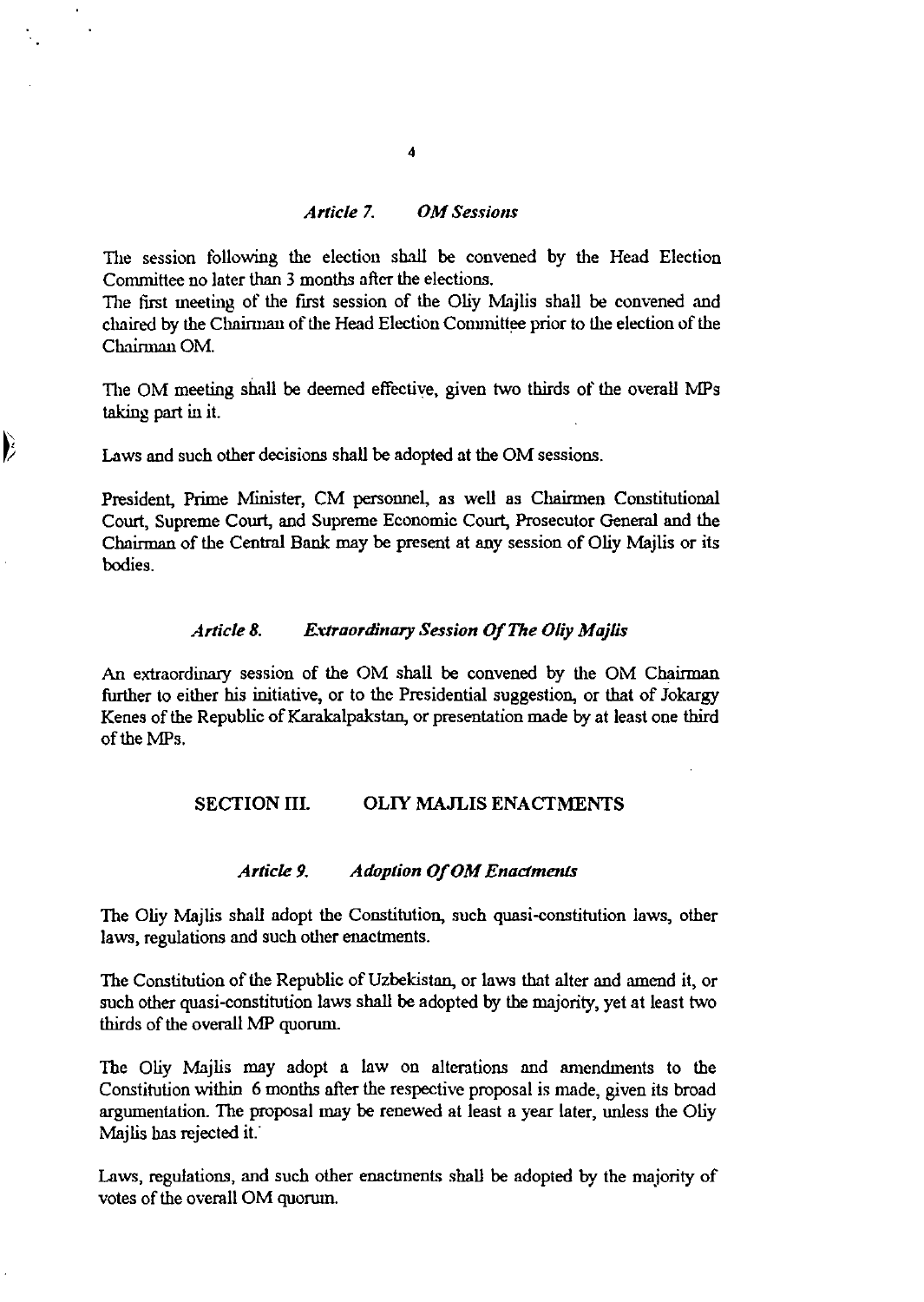## *Article 10.* Publishing And Effect

The laws of the Republic of Uzbekistan, and such other regulatory enactments shall be subject to mandatory public release in order to be made effective.

The laws of the Republic of Uzbekistan, and such other regulatory enactments shall be published no later than within a week from the date of endorsement, and made effective 10 days after they are published, unless otherwise is stipulated in such . enactments.

### *Article 11. Monitoring Execution*

The Oliy Majlis shall arrange for monitoring performance of the laws and such other enactments thereof.

## SECTION IV. CHAIRMAN OLIY MAJLIS AND DEPUTIES CHAIRMAN

#### Article 12. Chairman Oliy Majlis

Chairman Oliy Majlis shall be elected by the confidential voting by the Oliy Majlis out of its MPs for the period to which the parliament authority may extend, further to the respective proposal by regional deputies groups.

The same person cannot be elected the Chairman for more than two offices in succession.

The Chairman may be prematurely called back further to the OM decision made by two thirds of MPs in the course of confidential voting.

## *Article 13. Powers Of The Chairman*

The Chairman shall be entitled to the tollowing:

- 1) to carry out overall monitoring of issues subject to OM debates;
- 2) convene OM sessions and formulate, together with Chairmen of Committees and commissions suggestions at to its agenda further to the order provided therefor (i.e., by OM regulation);
- 3) to chair OM sessions and those of its Council ("Kengash");
- 4) to coordinate activities of OM committees and commissions;
- 5) to arrange supervision of how OM laws and regulations are pertormed;
- 6) to guide arrangements for making inter-parliament ties and group activities that are related to the international parliament business;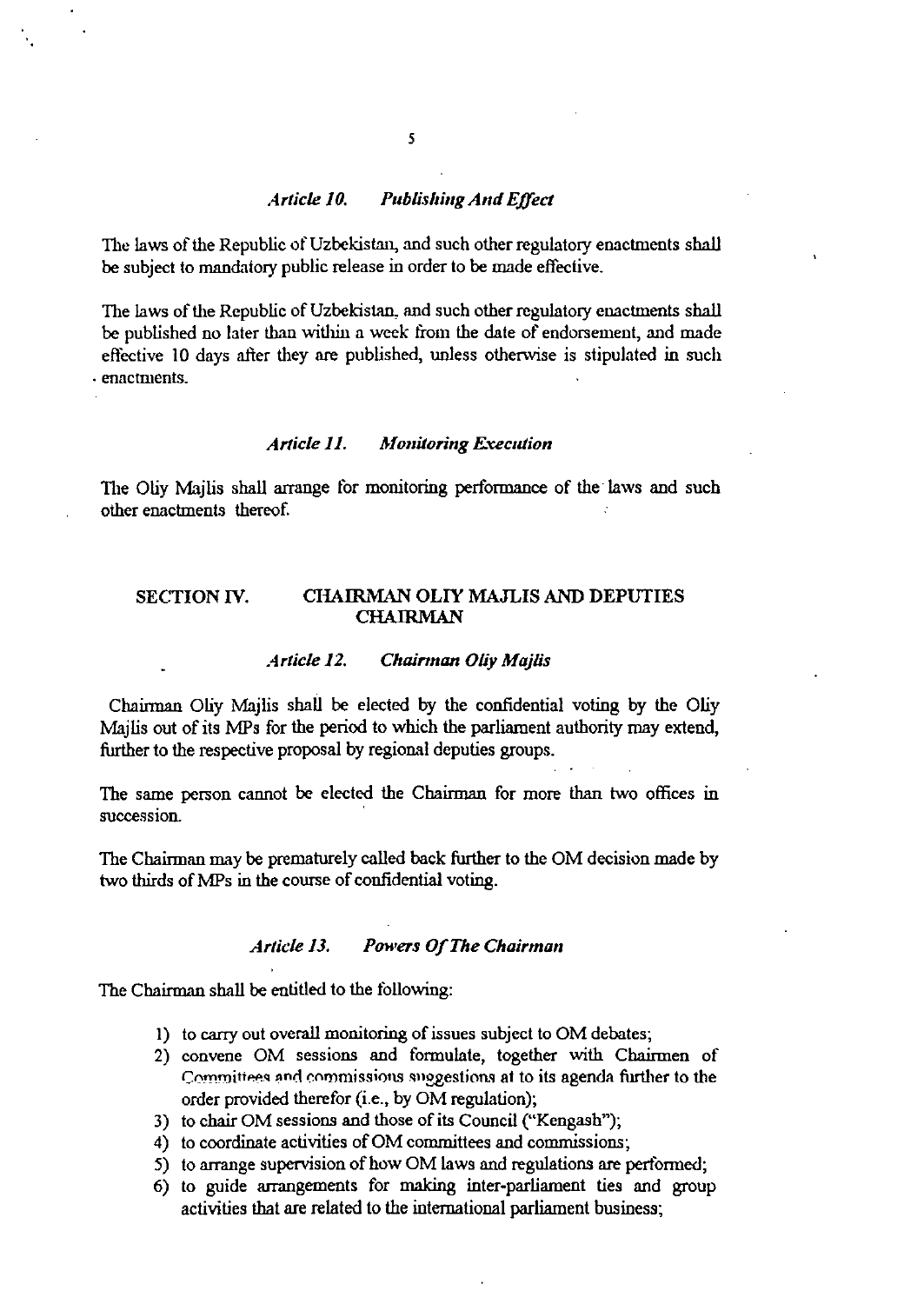- 7) to submit to the Oliy Majlis, further to respective approval of the Kcngash, nominees to be elected Deputies Chairman, or Chairmen Committees and Commissions of the Oliy Majlis;
- 8) further to presentation by Chainnen Committees and Commissions and respective approve by the Kengash, to nominate Deputies Chairman and Secretaries of such Committees and Commissions;
- 9)' further to proposals by Chairmen Committees and Commissions, make alterations to the composition of such committees and conmlissions to be eventually approved by the Oliy Majlis;
- 10) to guide businesses of OM publishing agencies;
- 11) to approve of charters and composition of editorial boards of publishing agencies and their operational budgets;
- 12) to appoint and dismiss, further to the Kengash approval, editors-in-chief of publishing agencies;
- 13) approve of budgets for subsistence of both MPs and the apparatus;
- 14) sign regulations by the Oliy Majlis and its Kengash.

The Chairman Oliy Majlis shall be entitled to submit items within his competence to the Kcngash.

The Chairman Oliy Majlis shall make ordinances as regards items within his competence.

### *Article U. Deputies Chainnan Oliy Majlis*

Deputies Chairman Oliy Majlis shall be elected out of OM MPs further to confidential voting for the term of effect of the Oliy Majlis.

A Karakalpak MP shall be a Deputy Chairman OM.

Deputies Chairman Oliy Majlis of Uzbekistan shall carry out some of Chairman's duties further to his instructions, or substitute him during his absence or being physically incapable of performing duties.

## SECTION V. KENGASH OF THE OLlY MAJLIS OF UZBEKISTAN. ITS POWERS AND COMPOSITION

## *Article* l.'i. *Kellgash Of The Oliy Majlis*

In order to arrange its operation and carry out such other duties, stipulated in this Law, Kengash (or Council) of the Oliy Majlis shall be established at the first session of the Parliament.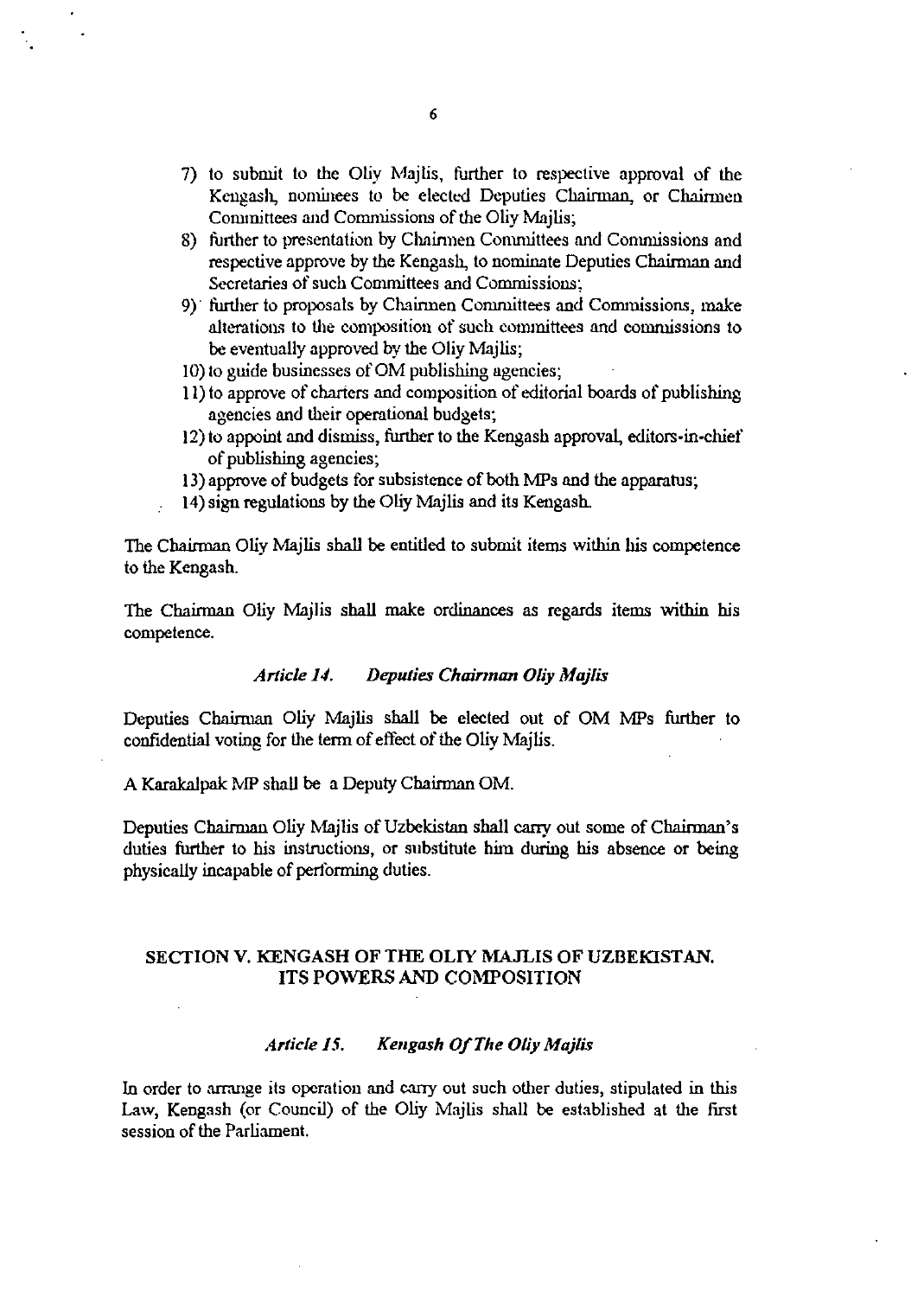#### *Article 16.* Composition Of The Kengash

Chairman Oliy Majlis, Deputies Chainnan, chainnen Committees, that of Mandatory Commission, and representatives of fonnal MP fraction shall compose the Kengash.

### *Article 17. Powers Of The Kengash*

The Kengash of the Oliv Majlis shall:

- 1) prepare proposals related to the agenda and schedule of the OM session;
- 2) arrange for repons hearings from OM committees and commissions in respect of its day·to-day operatiou and data on how respective laws and decisions are perfonned;
- 3) arrnnge for scheduling legal processing;
- 4) further to OM proposals, give preliminary consideration to drafts of laws, and such other documents;
- 5) review MPs suggestions and remarks made during OM sessions, and make adequate decisions thereon;
- 6) during intervals between sessions give view to approval of claiming MPs responsible in the events and order stipulated in the legislation, and of dismissal from a job further to management's request;
- 7) review such other items related to the OM daily businesses and efficient performance of MPs' duties.

As to all items within its competence, the Kengash shall make respective decisions to be published in the order provided therefor.

#### SECTION VI. OLIY MAJLIS COMMITEES AND COMMISIONS

#### Article 18. Election Of The OM Committees And Commissions

Committees and commissions shall be fonned at the first OM session out of MPs for the tenns of its powers and further to suggestions from Council of regional MP· . representatives, their chairmen subject to approval. Such committees and commissions shall be created to carry out legal drafting, as well as for review of items subject to discussion at the OM, monitoring of legal execution and such other OM decisions. The list and composition of such committees and commissions shall be detennined by the Oliy Majlis.

An OM Deputy may be, as a rule, elected a member of only one Committee or commission of the Oliv Mailis.

Neither Chairman, uor his Deputies may be elected members of the OM committee or commission.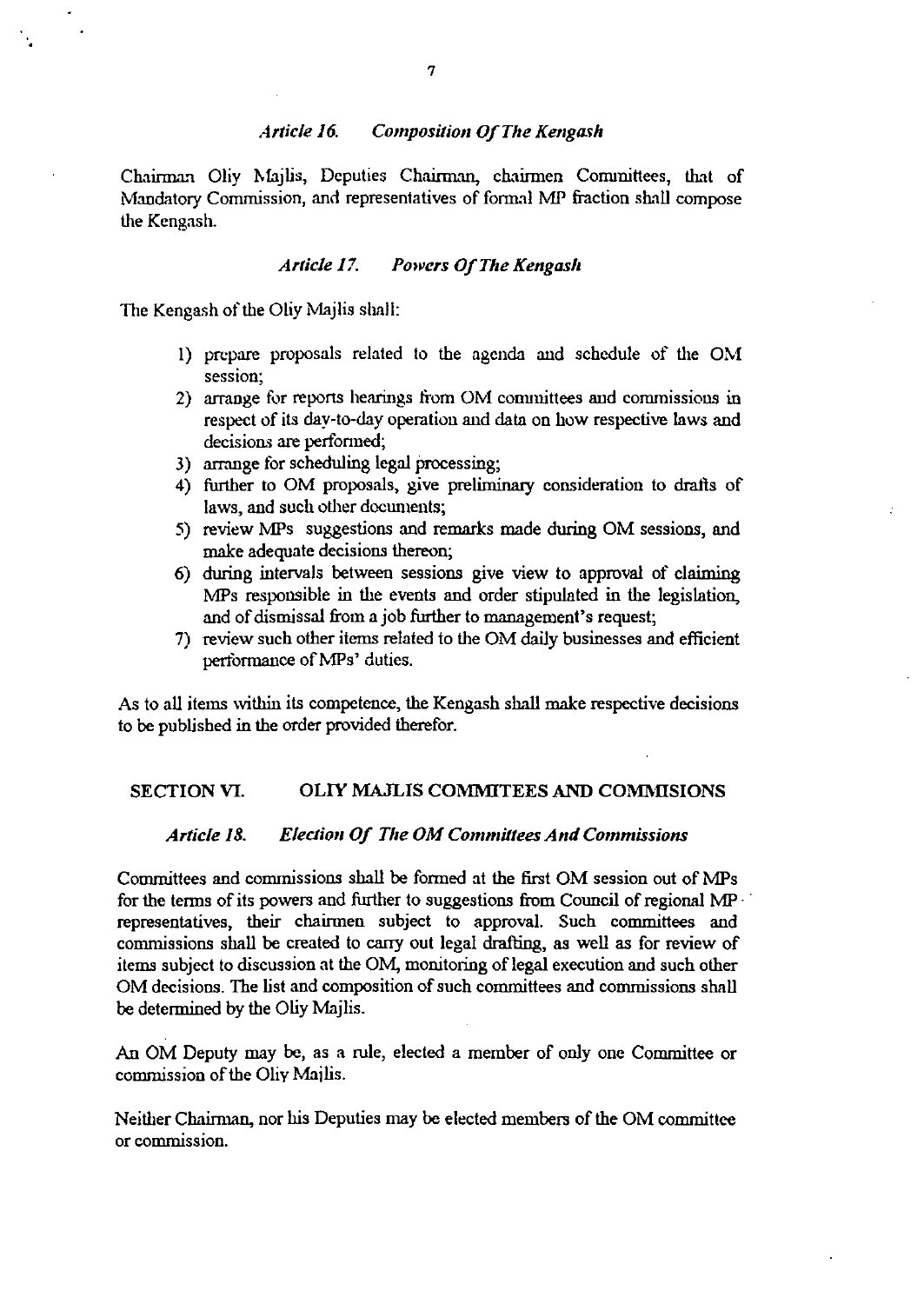Deputy not elected am ember of the committee shall enjoy the right to take part in its business given his vote is deliberative.

All members of the committees and commissions shall enjoy equal rights.

If required, the OM shall be entitled to set up and elect such new committees and commissions, or dismiss or rearrange former ones.

The committees and commissions of the Oliy Majlis shall report to and be responsible before it.

## Article 19. Composition Of The Committees And Commissions

Chairmen and other members shall compose the OM committees and commissions. Deputy Chairman and Secretary of the Committee or commission shall be appointed by the Chairman Oliy Majlis as agreed upon with the Kengash out of members of such committee or commission further to the Chairman's presentation.

Chairmen, Deputies Chairman and Secretaries of the committees or commissions except for replacements shall, as a rule, carry out their businesses on the full-time basis.

#### Article 20. Interim Committees Of The Oliy Majlis

The Oliy Majlis and its Kengash may form interim committees out of MPs to carry out specific assignments. Such interim committees shall terminate their functions upon execution of a task or prematurely further to the respective OM or Kengash decision.

## Article 21. Arranging Daily Operation Of The Committees And *Commissions*

Committees and commissions of the Oliy Majlis shall arrange their daily businesses in accordance with their schedules, assignments and recommendations of the Oliy Majlis, its Chairman and the Kengash.

## Article 22. Sessions Of The OM Committees And Commissions

Sessions of OM committees and commissions shall be convened as required and arranged both in between OM meetings, and during intervals between sessions thereof

Sessions shall enjoy full legal power, unless at least a half of the committee or commission is present.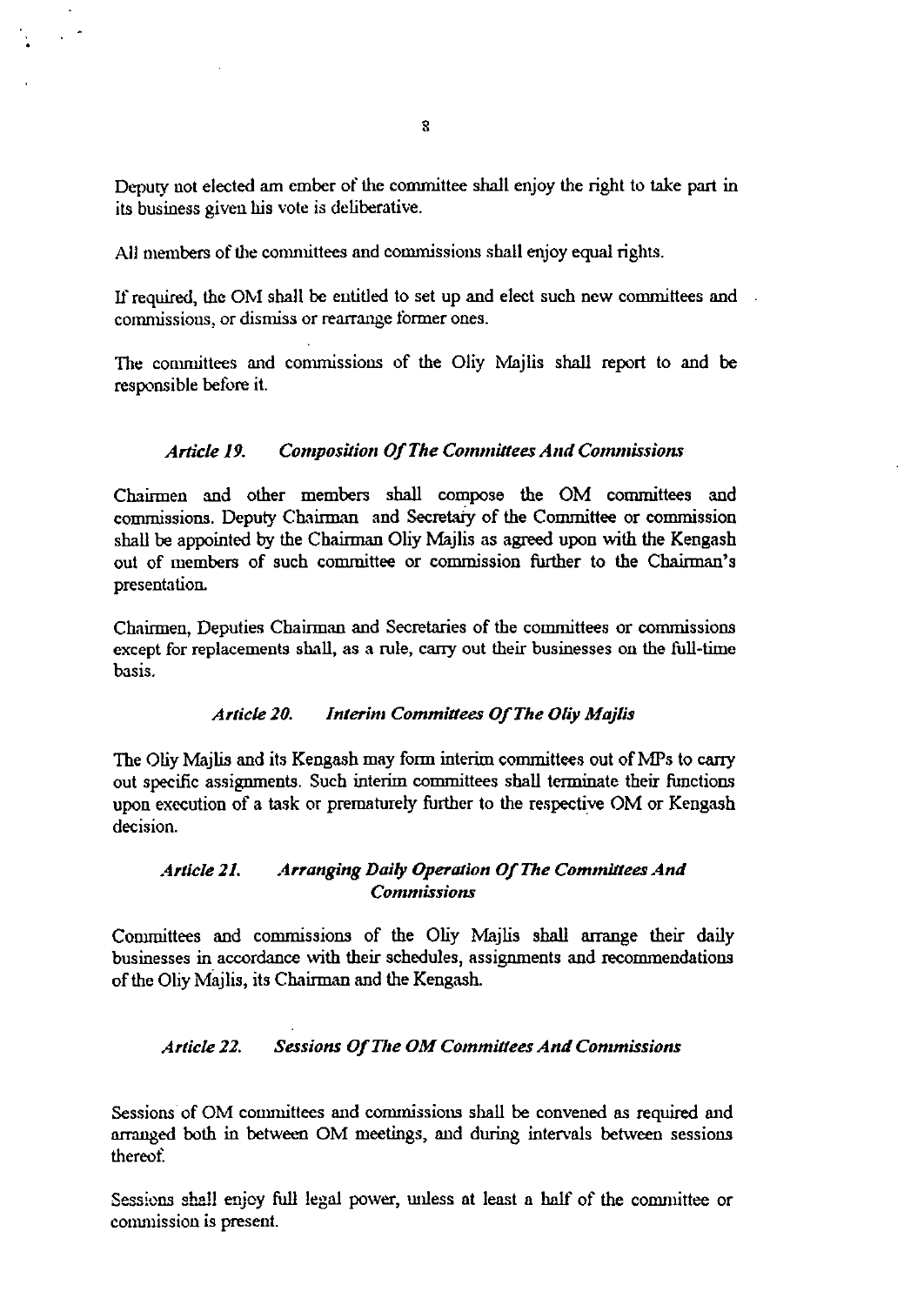Sessions of the OM committees and commissions provide, as a rule, free access. Representatives of government agencies and public associations, or research institutions, experts or scientists may be invited to the sessions given their votes arc deliberative, or mass media or TV agents to widely inform the public on businesses of such committees or commissions.

As required, the committee or commission may make a decision to run the session closed.

## Article 23. Powers Of Committees And Commissions Of The Oliv Mailis

The committees and commissions of the Oliy Mailis shall:

- 1) draft laws or such other OM decisions, either further to the OM or its Chairman's assignment, or that of Kengash, or initiated on its own, regarding items within their powers;
- 2) develop items related to improvements in the legislation, or make proposals on the agenda of the OM sessions;
- 3) encourage government officials or members of public unions, scientists and experts to take part in business of such committee or commission;
- 4) arrange researchers' expertise on drafts of laws either developed by committee or commission or sent from outside as a legal initiative, and seek CM opinions from the Cabinet of Ministers or ministries, state committees, public associations, or experts or scientists concerned;
- 5) submit final expertise, comments or suggestions to the Oliy Majlis or its Kengash further to preliminary study of such drafts in question;
- $6)$  make presentations and joint reports at the OM sessions, as regards their field of expertise;
- 7) review drafts of national budgets, and execution reports, and drafts of national policy related projects submitted by the OM and its Kengash;
- 8) make suggestions to the national Government on items within their competence;
- 9) make inquiries to government agencies and public associations, and some officials on items related to their field of expertise in respect of documents, written conclusions, reporting data and such other background materials;
- 10) monitor execution of laws and such other OM decisions;
- 11) hear to reports from ministerial executives, heads of state committees and government agencies, management of the Council of Ministers of Karakalpakstan, regional and capital hokim offices, heads of enterprises, agencies and institutions as concerns execution of specific laws and such other OM enactments, or recommendations from committees and commissions.

## Article 24. Decisions Of The OM Committees And Commissions

The committee or commission shall make a decision on items in question that is rather a recommendation, or gives its final conclusion. As regards issues that are